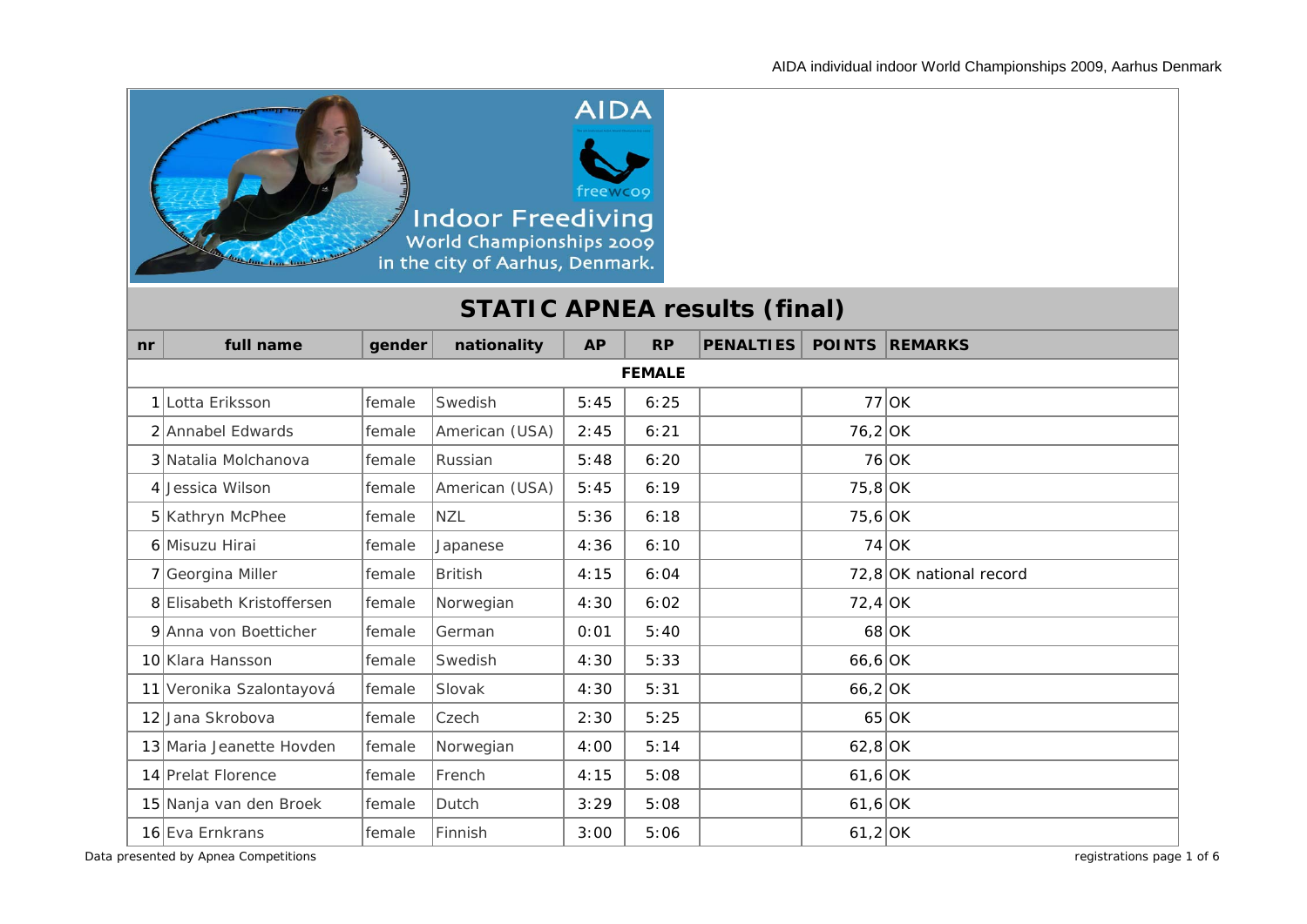

# **STATIC APNEA results (final)**

| n <b>r</b> | full name            | gender | nationality    | <b>AP</b> | <b>RP</b> | <b>PENALTIES</b> |           | <b>POINTS REMARKS</b> |
|------------|----------------------|--------|----------------|-----------|-----------|------------------|-----------|-----------------------|
|            | 17 IIka Michaelis    | female | German         | 3:30      | 4:54      |                  | $58,8$ OK |                       |
|            | 18 Yamina Enedahl    | female | Sweden         | 0:01      | 4:39      |                  | $55,8$ OK |                       |
|            | 19 Irina Smolentseva | female | Russian        | 3:33      | 4:30      |                  |           | $54$ OK               |
|            | 20 Wolfer Bettina    | female | <b>Swiss</b>   | 3:15      | 4:26      |                  | $53,2$ OK |                       |
|            | 21 Irina Karina      | female | Russian        | 1:00      | 4:25      |                  |           | 53 OK                 |
|            | 22 Sofia Tapani      | female | Swedish        | 3:00      | 4:20      |                  |           | $52$ OK               |
|            | 23 Natalija Zharkova | female | Ukrainian      | 4:00      | 4:15      |                  |           | $51$ OK               |
|            | 24 Monica Barbero    | female | Italian        | 3:00      | 4:13      |                  | $50,6$ OK |                       |
|            | 25 Francesca Scolari | female | Italian        | 3:00      | 3:19      |                  | $39,8$ OK |                       |
|            | 26 Junko Kitahama    | female | Japanese       | 1:00      | 2:55      |                  |           | $35$ OK               |
|            | 27 Fivi Skotida      | female | Greek          | 4:44      | 5:44      |                  |           | 0 DQ TOUCH            |
|            | 28 Hanako Hirose     | female | Japanese       | 4:15      | 5:22      |                  |           | $O DO$ SP             |
|            | 29 Albine Migard     | female | French         | 3:30      | 4:38      |                  |           | 0 DQSP                |
|            | 30 Chieko Yamano     | female | Japanese       | 3:30      | 5:44      |                  |           | 0 DOBO (PBMM)         |
|            | 31 Johanna Nordblad  | female | Finnish        | 3:00      | 0:00      |                  |           | 0 DNS                 |
|            | 32 Ruth Griffin      | female | <b>British</b> | 2:30      | 3:59      |                  |           | 0 DQ TOUCH            |
|            | 33 Barbara Jeschke   | female | l German       | 1:30      | 4:48      |                  |           | 0 DQSP                |

*Data presented by Apnea Competitions registrations page 2 of 6*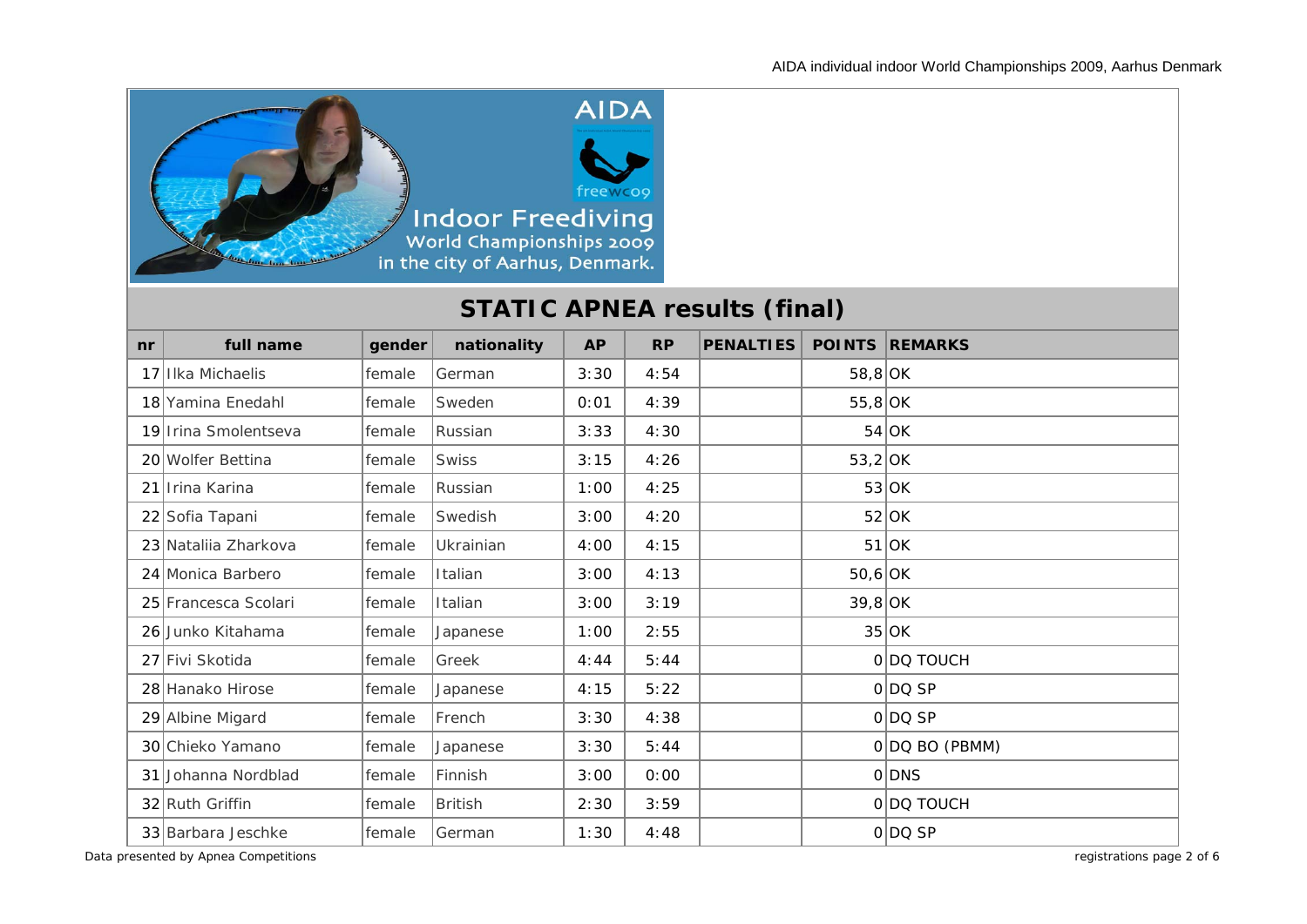

# **STATIC APNEA results (final)**

| n <b>r</b> | full name                | gender | nationality      | <b>AP</b> | <b>RP</b> | <b>PENALTIES</b> |           | <b>POINTS REMARKS</b>   |  |  |  |
|------------|--------------------------|--------|------------------|-----------|-----------|------------------|-----------|-------------------------|--|--|--|
|            | 34 Liv Philip            | female | <b>British</b>   | 0:01      | 3:50      |                  |           | 0 DQSP                  |  |  |  |
|            | <b>MALE</b>              |        |                  |           |           |                  |           |                         |  |  |  |
|            | 1 Timo Kinnunen          | lmale  | Finnish          | 7:10      | 8:08      |                  |           | 97,6 OK national record |  |  |  |
|            | 2 Alexey Molchanov       | male   | Russian          | 5:30      | 8:02      |                  | $96,4$ OK |                         |  |  |  |
|            | $3$ Guy Brew             | male   | <b>NZL</b>       | 7:06      | 7:58      |                  | $95,6$ OK |                         |  |  |  |
|            | 4 Michael Naef           | male   | <b>Swiss</b>     | 5:00      | 7:43      |                  |           | 92,6 OK national record |  |  |  |
|            | 5 Jesper Stechmann       | lmale  | Danish           | 7:15      | 7:34      |                  | $90,8$ OK |                         |  |  |  |
|            | 6Ulf Dextegen            | male   | Swedish          | 7:21      | 7:33      |                  | $90,6$ OK |                         |  |  |  |
|            | 7 George Panagiotakis    | male   | Greek            | 6:59      | 7:30      |                  |           | $90$ OK                 |  |  |  |
|            | 8 Jens Schou             | male   | Swedish          | 7:12      | 7:24      |                  | $88,8$ OK |                         |  |  |  |
|            | 9 Carlos Coste           | male   | Venezuela        | 5:00      | 7:10      |                  |           | 86 OK national record   |  |  |  |
|            | 10 Aris Ioannidis        | male   | Greek            | 1:00      | 7:06      |                  | $85,2$ OK |                         |  |  |  |
|            | 11 Ricardo da Gama Bahia | lmale  | <b>Brasilian</b> | 6:00      | 7:03      |                  | $84,6$ OK |                         |  |  |  |
|            | 12 Katsumi Kaneda        | male   | Japanese         | 0:30      | 7:03      |                  | $84,6$ OK |                         |  |  |  |
|            | 13 Jean-Michel Pradon    | male   | French           | 6:00      | 7:02      |                  | $84,4$ OK |                         |  |  |  |
|            | 14 Weine Gustavsson      | male   | Swedish          | 5:00      | 7:02      |                  | $84,4$ OK |                         |  |  |  |
|            | 15 Piotr Bauza           | male   | Polish           | 5:00      | 7:00      |                  |           | $84$ OK                 |  |  |  |

*Data presented by Apnea Competitions registrations page 3 of 6*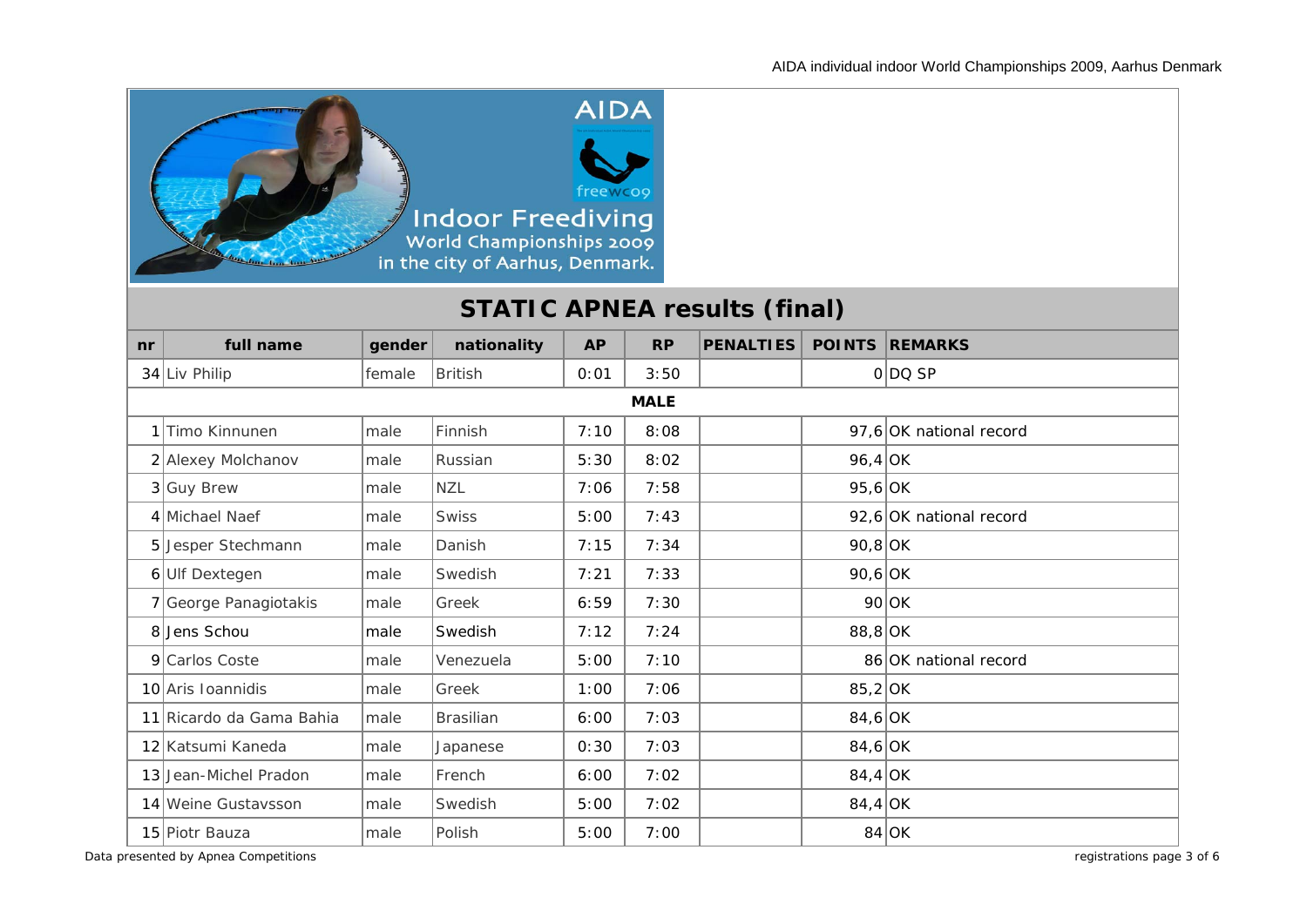

# **STATIC APNEA results (final)**

| n <b>r</b> | full name                  | gender | nationality  | <b>AP</b> | <b>RP</b> | <b>PENALTIES</b> |           | <b>POINTS REMARKS</b> |
|------------|----------------------------|--------|--------------|-----------|-----------|------------------|-----------|-----------------------|
|            | 16 Jean-Pol FRANCOIS       | male   | Belgian      | 5:45      | 6:55      |                  |           | $83$ OK               |
|            | 17 Jérôme Chapelle         | male   | French       | 4:00      | 6:47      |                  | $81,4$ OK |                       |
|            | 18 Michele Tomasi          | male   | Italian      | 5:31      | 6:45      |                  |           | $81$ OK               |
|            | 19 Niels Jacob Hansen      | male   | Danish       | 1:00      | 6:45      |                  |           | $81$ OK               |
|            | 20 Thomas Moureau          | male   | Belgian      | 6:15      | 6:40      |                  |           | $80$ OK               |
|            | 21 Tomasz Bryl             | male   | Polish       | 6:00      | 6:37      |                  | $79,4$ OK |                       |
|            | 22 Peter Boivie            | male   | Swedish      | 4:30      | 6:33      |                  | $78,6$ OK |                       |
|            | 23 Tetsuya Inaba           | male   | Japanese     | 6:01      | 6:32      |                  | $78,4$ OK |                       |
|            | 24 Miha Pribosic           | male   | Slovenia     | 3:19      | 6:28      |                  | $77,6$ OK |                       |
|            | 25 Colat Peter             | male   | <b>Swiss</b> | 5:02      | 6:26      |                  | $77,2$ OK |                       |
|            | 26 Christoph Bruel         | lmale  | French       | 6:00      | 6:25      |                  |           | $77$ OK               |
|            | 65 Spartak Golovachev      | lmale  | Ukrainian    | 6:00      | 6:24      |                  | $76,8$ OK |                       |
|            | 66 Sergio Martinez Alvarez | male   | German       | 5:00      | 6:23      |                  | $76,6$ OK |                       |
|            | 67 Robert Cetler           | male   | Polish       | 1:00      | 6:15      |                  |           | $75$ OK               |
|            | 68 Yury Shmatko            | male   | Russian      | 4:20      | 6:11      |                  | $74,2$ OK |                       |
|            | 69 Henning Larsen          | male   | Danish       | 6:01      | 6:10      |                  |           | $74$ OK               |
|            | 70 Michele Fucarino        | male   | Italian      | 3:00      | 6:09      |                  | $73,8$ OK |                       |

*Data presented by Apnea Competitions registrations page 4 of 6*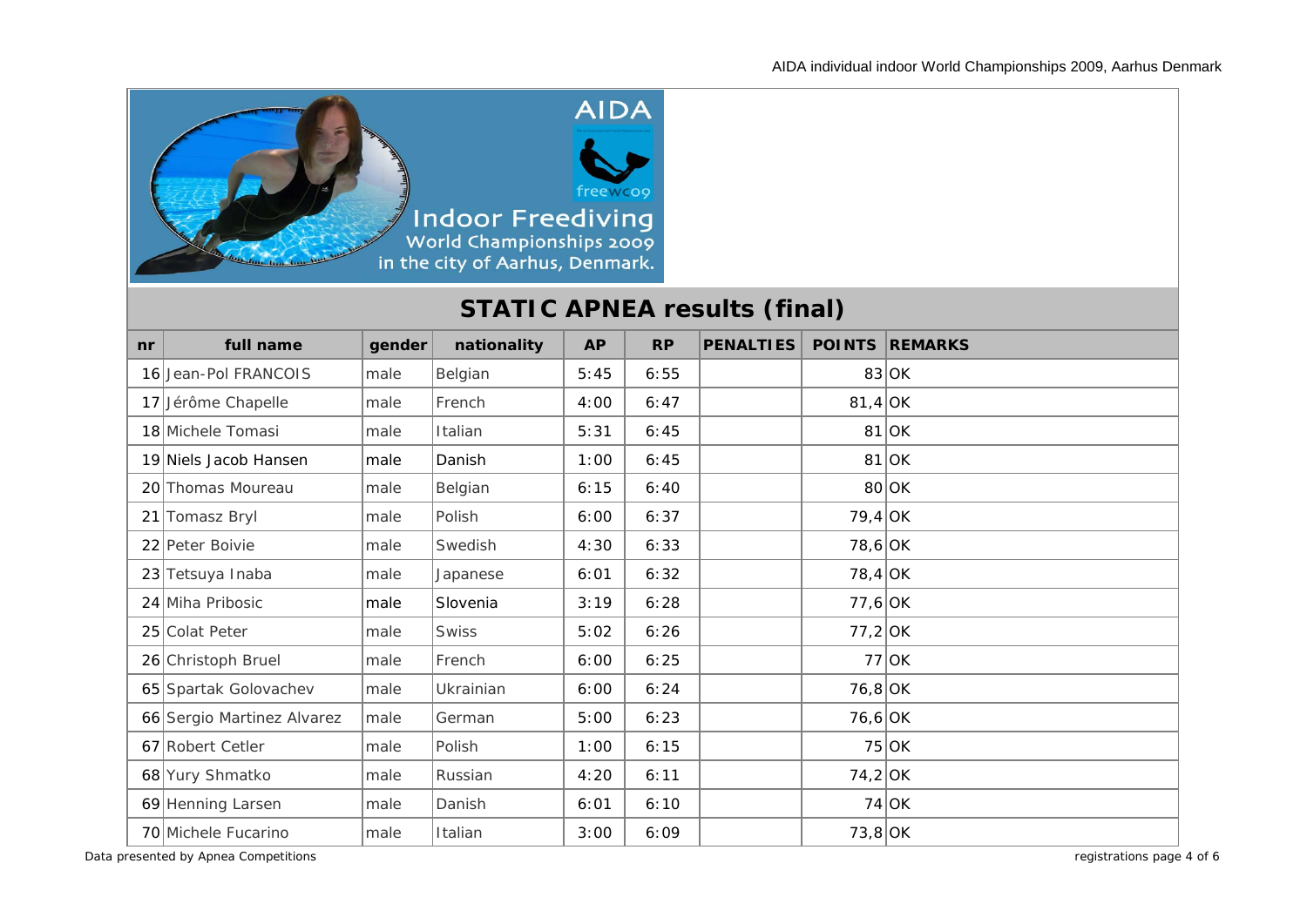

# **STATIC APNEA results (final)**

| nr | full name               | gender | nationality    | <b>AP</b> | <b>RP</b> | <b>PENALTIES</b> |           | <b>POINTS REMARKS</b>   |
|----|-------------------------|--------|----------------|-----------|-----------|------------------|-----------|-------------------------|
|    | 71 Johan Dahlstrom      | male   | Swedish        | 6:00      | 6:07      |                  | $73,4$ OK |                         |
|    | 72 Jonérik Ekström      | male   | Finnish        | 3:00      | 6:03      |                  | $72,6$ OK |                         |
|    | 73 Ulrich Wulff         | male   | German         | 5:00      | 5:45      |                  |           | $69$ OK                 |
|    | 74 Aleksej Juscenko     | male   | Lithuanian     | 3:00      | 5:39      |                  |           | 67,8 OK national record |
|    | 75 Eivind Kristoffersen | male   | Norwegian      | 0:01      | 5:19      |                  | $63,8$ OK |                         |
|    | 76 Martin Legat         | male   | German         | 4:00      | 5:17      |                  | $63,4$ OK |                         |
|    | 77 Samo Jeranko         | male   | Slovenia       | 0:30      | 5:16      |                  | $63,2$ OK |                         |
|    | 78 Katsuya Hamazaki     | male   | Japanese       | 5:05      | 5:07      |                  | $61,4$ OK |                         |
|    | 79 Chris Marshall       | male   | <b>NZL</b>     | 1:50      | 4:53      |                  | $58,6$ OK |                         |
|    | 80 Oleksii Sokolov      | male   | Ukrainian      | 0:30      | 4:49      |                  | $57,8$ OK |                         |
|    | 81 Adrian Hamilton      | lmale  | <b>British</b> | 0:10      | 4:34      |                  | $54,8$ OK |                         |
|    | 82 Eric van Riet Paap   | lmale  | Dutch          | 6:36      | 5:35      | $-13$            |           | 54 SHORT                |
|    | 83 Alan Barber          | male   | <b>British</b> | 2:00      | 4:05      |                  |           | $49$ OK                 |
|    | 84 Stuart Bond          | male   | <b>British</b> | 0:23      | 4:00      |                  |           | $48$ OK                 |
|    | 85 Erik Skoda           | male   | Dutch          | 3:30      | 3:47      |                  | $45,4$ OK |                         |
|    | 86 Alexis Valianos      | male   | Greek          | 6:03      | 6:29      |                  |           | O DOBO                  |
|    | 87 Arjen Costerus       | male   | Dutch          | 4:30      | 5:38      |                  |           | $0 DQ$ BO               |

*Data presented by Apnea Competitions registrations page 5 of 6*